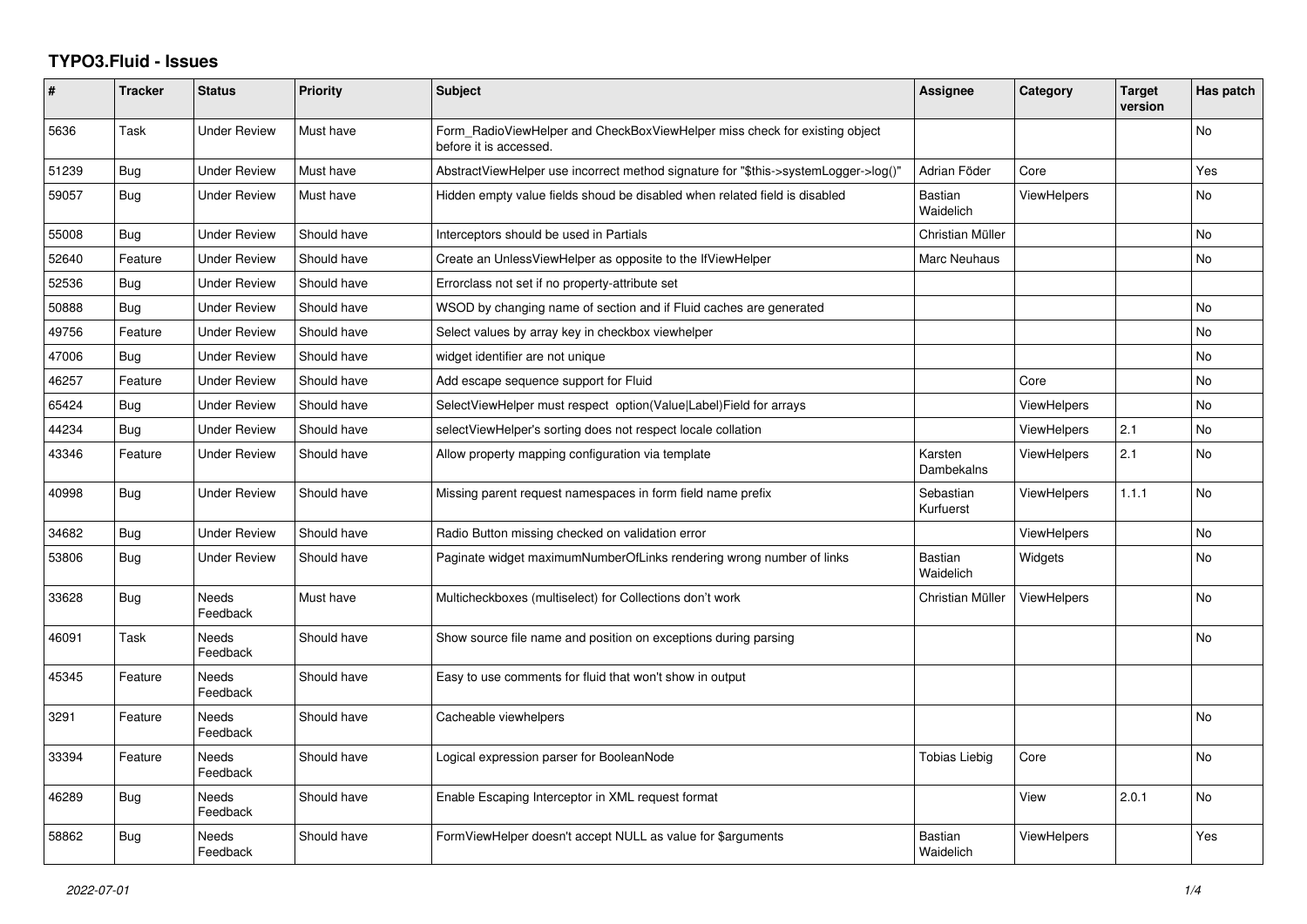| #     | <b>Tracker</b> | <b>Status</b>            | <b>Priority</b> | <b>Subject</b>                                                                        | <b>Assignee</b>             | Category    | <b>Target</b><br>version | Has patch |
|-------|----------------|--------------------------|-----------------|---------------------------------------------------------------------------------------|-----------------------------|-------------|--------------------------|-----------|
| 36662 | Bug            | <b>Needs</b><br>Feedback | Should have     | Checked state isn't always correct when property is collection                        | Kevin Ulrich<br>Moschallski | ViewHelpers | 1.1.1                    | No        |
| 8491  | Task           | Needs<br>Feedback        | Should have     | link.action and uri.action differ in absolute argument                                | Karsten<br>Dambekalns       | ViewHelpers |                          | No        |
| 8989  | Feature        | Needs<br>Feedback        | Could have      | Search path for fluid template files                                                  |                             | View        |                          | No        |
| 28551 | Bug            | Accepted                 | Should have     | (v4) backport VHTest                                                                  | Sebastian<br>Kurfuerst      |             |                          | No        |
| 5933  | Feature        | Accepted                 | Should have     | Optional section rendering                                                            | Sebastian<br>Kurfuerst      | ViewHelpers |                          | No        |
| 9005  | Feature        | Accepted                 | Could have      | Fluid Template Analyzer (FTA)                                                         | Sebastian<br>Kurfuerst      |             |                          |           |
| 57885 | <b>Bug</b>     | New                      | Must have       | Inputs are cleared from a second form if the first form produced a vallidation error  |                             |             |                          | No        |
| 49038 | <b>Bug</b>     | New                      | Must have       | form.select does not select the first item if prependOptionValue is used              |                             |             |                          | No        |
| 33551 | Bug            | New                      | Must have       | View helper values break out of a partial scope                                       | Sebastian<br>Kurfuerst      | Core        |                          | No        |
| 27607 | Bug            | <b>New</b>               | Must have       | Make Fluid comparisons work when first element is STRING, second is NULL.             |                             | Core        |                          | No        |
| 38369 | Bug            | New                      | Must have       | Resource ViewHelpers should not fall back to request package                          |                             | View        |                          | No        |
| 60856 | <b>Bug</b>     | New                      | Must have       | Target attribute not supported by the form viewhelper                                 |                             | ViewHelpers |                          | Yes       |
| 51100 | Feature        | New                      | Must have       | Links with absolute URI should have the option of URI Scheme                          |                             | ViewHelpers |                          | No        |
| 40064 | Bug            | New                      | Must have       | Multiselect is not getting persisted                                                  |                             | ViewHelpers |                          | No        |
| 45384 | Bug            | New                      | Must have       | Persisted entity object in widget-configuration cannot be deserialized (after reload) |                             | Widgets     | 2.0.1                    | No        |
| 60271 | Feature        | New                      | Should have     | Paginate viewhelper, should also support arrays                                       |                             |             |                          | No        |
| 58983 | Bug            | New                      | Should have     | format.date does not respect linebreaks and throws exception                          |                             |             |                          | No        |
| 58921 | Bug            | <b>New</b>               | Should have     | f:form.* VHs crash if NOT inside f:form but followed by f:form                        |                             |             |                          | No        |
| 56237 | Task           | New                      | Should have     | in-line (Condition) View Helpers should not evaluate on parsing                       |                             |             |                          | No        |
| 52591 | Bug            | New                      | Should have     | The Pagination Widget broken for joined objects                                       |                             |             |                          | No        |
| 52419 | Bug            | New                      | Should have     | Wrong PHPDocs notation for default value inline f:translate viewhelper                |                             |             | 2.0                      | <b>No</b> |
| 51277 | Feature        | New                      | Should have     | ViewHelper context should be aware of actual file occurrence                          |                             |             |                          | No        |
| 47669 | Task           | New                      | Should have     | FormViewHelper does not define the default request method                             |                             |             |                          | No        |
| 46545 | Feature        | New                      | Should have     | Better support for arrays in options of SelectViewHelper                              |                             |             |                          | No        |
| 45153 | Feature        | New                      | Should have     | f:be.menus.actionMenuItem - Detection of the current select option is insufficient    |                             |             |                          | No        |
| 43071 | Task           | New                      | Should have     | Remove TOKENS for adding fallback teplates in B                                       |                             |             |                          | No        |
| 42743 | Task           | New                      | Should have     | Remove inline style for hidden form fields                                            |                             |             |                          | No        |
| 42397 | Feature        | New                      | Should have     | Missing viewhelper for general links                                                  |                             |             |                          | No        |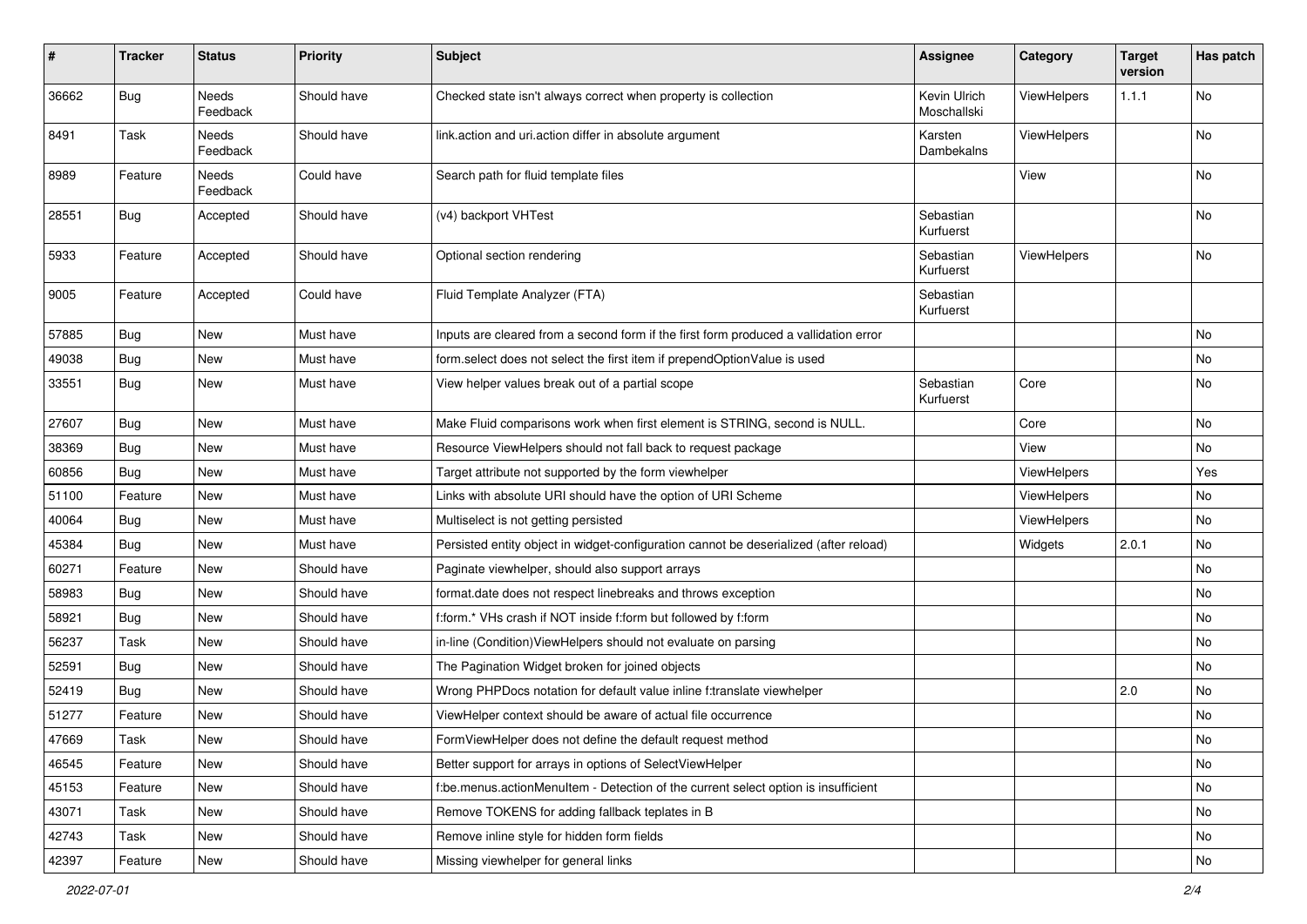| #     | <b>Tracker</b> | <b>Status</b> | <b>Priority</b> | <b>Subject</b>                                                                                              | <b>Assignee</b>        | Category    | <b>Target</b><br>version | Has patch     |
|-------|----------------|---------------|-----------------|-------------------------------------------------------------------------------------------------------------|------------------------|-------------|--------------------------|---------------|
| 40081 | Feature        | New           | Should have     | Allow assigned variables as keys in arrays                                                                  |                        |             |                          | <b>No</b>     |
| 38130 | Feature        | New           | Should have     | Checkboxes and multiple select fields should have an assignable default value                               |                        |             |                          | No            |
| 37095 | Feature        | New           | Should have     | It should be possible to set a different template on a Fluid TemplateView inside an<br>action               | Christopher<br>Hlubek  |             |                          | No            |
| 33215 | Feature        | New           | Should have     | RFC: Dynamic values in ObjectAccess paths                                                                   |                        |             |                          | No            |
| 28554 | Bug            | New           | Should have     | (v4) implement feature flag to disable caching                                                              |                        |             |                          | <b>No</b>     |
| 28553 | Bug            | New           | Should have     | improve XHProf test setup                                                                                   |                        |             |                          | No            |
| 28552 | Bug            | New           | Should have     | (v5) write ViewHelper test for compiled run; adjust functional test to do two passes<br>(uncached & cached) |                        |             |                          | <b>No</b>     |
| 28550 | Bug            | New           | Should have     | (v4) make widgets cacheable, i.e. not implement childnodeaccess interface                                   |                        |             |                          | No            |
| 28549 | Bug            | New           | Should have     | make widgets cacheable, i.e. not implement childnodeaccess interface                                        |                        |             |                          | No            |
| 13045 | Bug            | New           | Should have     | Entity decode of strings are different between if-conditions and output of variable                         |                        |             |                          |               |
| 9514  | Feature        | New           | Should have     | Support explicit Array Arguments for ViewHelpers                                                            |                        |             |                          |               |
| 39990 | Bug            | New           | Should have     | Same form twice in one template: hidden fields for empty values are only rendered<br>once                   |                        | Core        |                          | No            |
| 32035 | Task           | New           | Should have     | Improve fluid error messages                                                                                |                        | Core        |                          | Yes           |
| 12863 | Bug            | New           | Should have     | Attributes of a viewhelper can't contain a '-'                                                              | Sebastian<br>Kurfuerst | Core        |                          | No            |
| 4704  | Feature        | New           | Should have     | Improve parsing exception messages                                                                          |                        | Core        |                          |               |
| 3481  | Bug            | New           | Should have     | Use ViewHelperVariableContainer in PostParseFacet                                                           |                        | Core        |                          | No            |
| 45394 | Task           | New           | Should have     | Forwardport Unit test for standalone view                                                                   |                        | View        |                          | No            |
| 43072 | Task           | New           | Should have     | Remove TOKENS for adding templates fallback in Backporter                                                   |                        | View        |                          | No            |
| 60003 | Feature        | New           | Should have     | Add required-Attribute to f:form.password                                                                   |                        | ViewHelpers |                          | No            |
| 54284 | Bug            | New           | Should have     | Default Option for Switch/Case VH                                                                           |                        | ViewHelpers |                          | No            |
| 54195 | Task           | New           | Should have     | Rename and move FormViewHelper's errorClass value, currently 'f3-form-error'                                | Adrian Föder           | ViewHelpers |                          | No            |
| 49600 | Bug            | New           | Should have     | f:form tag shown as a HTML on frontend                                                                      |                        | ViewHelpers |                          | No            |
| 39936 | Feature        | New           | Should have     | registerTagAttribute should handle default values                                                           |                        | ViewHelpers |                          | <b>No</b>     |
| 37619 | <b>Bug</b>     | New           | Should have     | Fatal Error when using variable in name attribute of Section ViewHelper                                     |                        | ViewHelpers |                          | No            |
| 36410 | Feature        | New           | Should have     | Allow templates to send arguments back to layout                                                            |                        | ViewHelpers |                          | NO.           |
| 30937 | Bug            | New           | Should have     | CropViewHelper stringToTruncate can't be supplied so it can't be easily extended                            |                        | ViewHelpers |                          | Yes           |
| 10911 | Task           | New           | Should have     | Tx_Fluid_ViewHelpers_Form_AbstractFormViewHelper->renderHiddenIdentityField<br>should be more reliable      |                        | ViewHelpers |                          | No            |
| 9950  | Task           | New           | Should have     | Binding to nested arrays impossible for form-elements                                                       |                        | ViewHelpers |                          |               |
| 8648  | Bug            | New           | Should have     | format.crop ViewHelper should support all features of the crop stdWrap function                             |                        | ViewHelpers |                          | $\mathsf{No}$ |